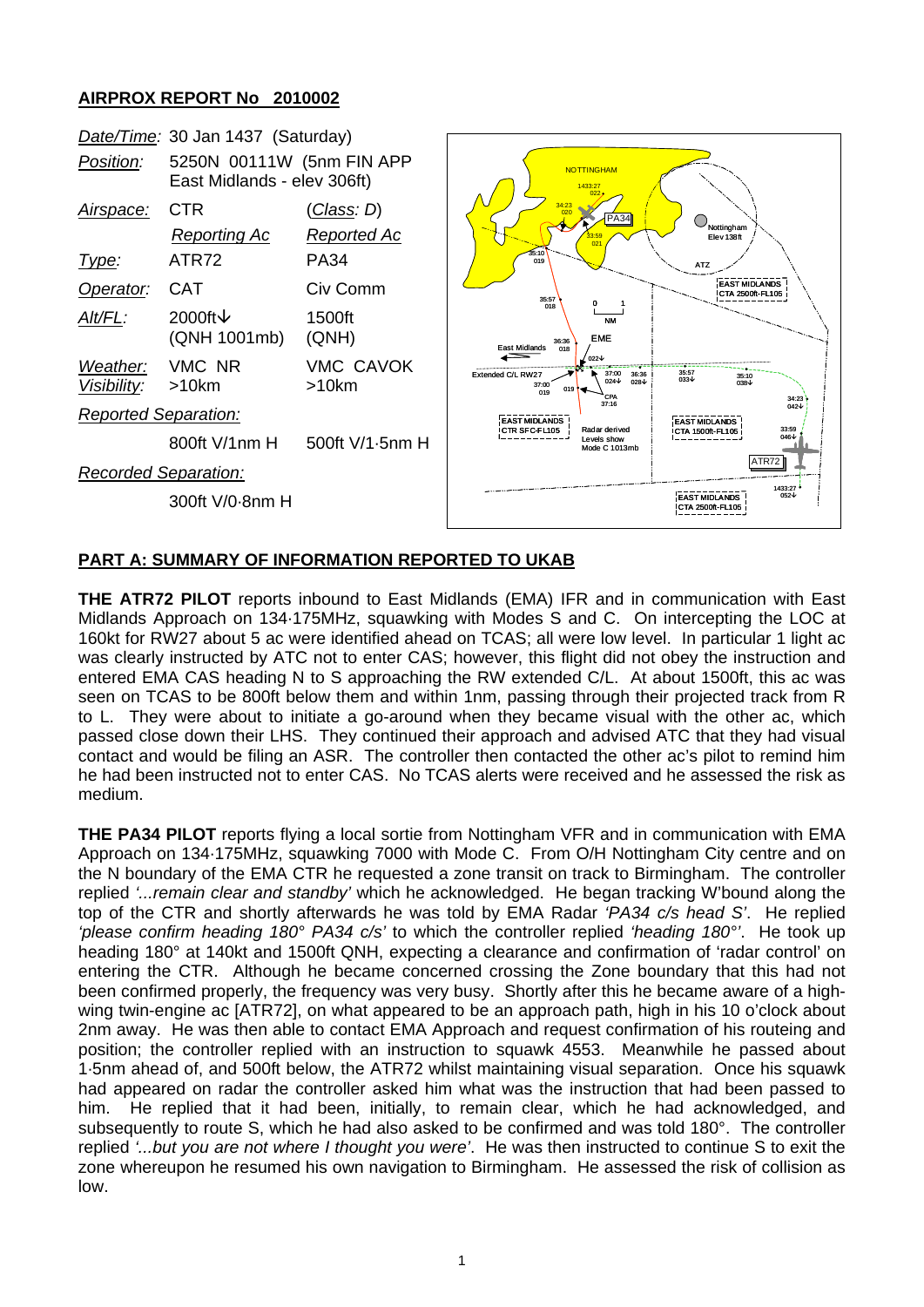In hindsight he felt the lessons learnt were: - The EMA controller should have positively identified his ac before routeing his flight S into the zone and he should have obtained unequivocal confirmation from ATC that he was cleared into the zone before entering.

**THE EAST MIDLANDS RADAR CONTROLLER** reports the ATR72 was being vectored for the ILS RW27. The PA34 flight called him on a photo-survey looking to transit from Nottingham to the Birmingham area and was told to remain outside CAS. The ATR72 established and was transferred to Tower frequency. The PA34 flight was requested to track S'bound not above altitude 1500ft but still with no clearance issued. On issuing a squawk code (4553) the PA34 was seen to have assumed a transit clearance and had proceeded through the CTR directly S to the EME NDB and then S'bound, passing close to, although visual with, the ATR72.

**ATSI** reports that the East Midlands Radar Controller had been in position for approximately 55min before the Airprox occurred. The Radar positions were bandboxed, although another controller was available in the Approach Room if it had been considered necessary to open the Radar 2 position. The workload was described as steady and manageable at the time of the Airprox.

The ATR72, inbound to East Midlands on an IFR flight, established communication with Approach Control at 1425. The ac was 41nm SSE of the airport, routeing to VELAG and descending to FL80. It was instructed to leave VELAG heading 005°, for radar vectors to the ILS RW27. Further descent was issued as the ATR72 approached the airport i.e. to FL70 at 1429, with a range check of 28nm, altitude 4000ft at 1431, on base leg 24nm from touchdown and 3000ft at 1432. By now it was 14nm SE of the airport.

Just after 1433:30, the PA34 flight contacted East Midlands Approach. The controller was aware of its details as ATC had been pre-warned i.e. a photographic detail over Pride Park at Derby and Keyworth (just south of Nottingham Tollerton airfield). An fps had been prepared for the flight, showing it departing from Blackpool and landing at Nottingham Tollerton. The pilot reported *"PA34 c/s is a P A Thirty Four out of Nottingham we're on a photographic flight routeing to the Aston Villa and Birmingham city sites currently overhead Notting- er Nottingham City itself One Thousand Eight Hundred feet on the QNH of One Zero Zero [sic] millibars request zone transit on track"*. The QNH was not stated fully or, subsequently, read back when issued by the controller. At the time, the ac was 8·2nm NE of the airport tracking SW'ly indicating FL022 (altitude 1840ft QNH 1001mb), below the East Midlands CTA, where the base is 2500ft. The controller replied *"PA34 c/s remain outside for the moment just standby come back to you shortly"*. The pilot responded, *"Remaining clear"*. The boundary of the CTR was approximately 2·7nm ahead of the aircraft.

At 1434, straight after the PA34 pilot had replied, the ATR72 flight, still on L base, was instructed to turn L heading 270° *"...direct onto the Localiser report Localiser established"*. The controller then asked the pilot of the PA34 if he was still going to carry out his detail, as expected, at Derby. He confirmed that it had been cancelled and he was proceeding to Aston Villa, and then returning to Nottingham. The controller responded, at 1434:25, *"PA34 c/s roger erm track southbound initially not above altitude One Thousand Five Hundred feet remaining VFR QNH One Zero Zero One do have traffic just joined the ILS"*. The pilot read back *"Er tracking southbound er initially er please say again the height restriction PA34 c/s".* This was confirmed as not above 1500ft and the pilot acknowledged it correctly. The radar recording, timed at the moment the PA34 is told to track S'bound, shows the ac approximately 6nm NE of the airport, still squawking 7000, in a R turn away from the boundary of the CTR, in accordance with its instruction to remain outside (CAS). Thereafter, it commences a L turn and enters the CTR, 5·4nm NE of the airport, at 1435:10 indicating FL019 (1540ft QNH).

Prior to transferring the ATR72 to the Tower frequency, the Radar Controller passed details about a helicopter at 1500ft followed by a light ac at not above 2000ft, which were routeing N'bound through final approach. The pilot reported established for RW27 and confirmed he was looking for the traffic on the L. He was instructed to continue the approach and contact the Tower frequency. Over the next minute, the Radar Controller dealt with transmissions from 4 light ac. During this time the radar recordings show the PA34 tracking SSE through the CTR, its projected track indicating it would cross the RW 27 approach at 5nm. At 1436:36, the pilot of the PA34 asked *"And PA34 c/s please confirm*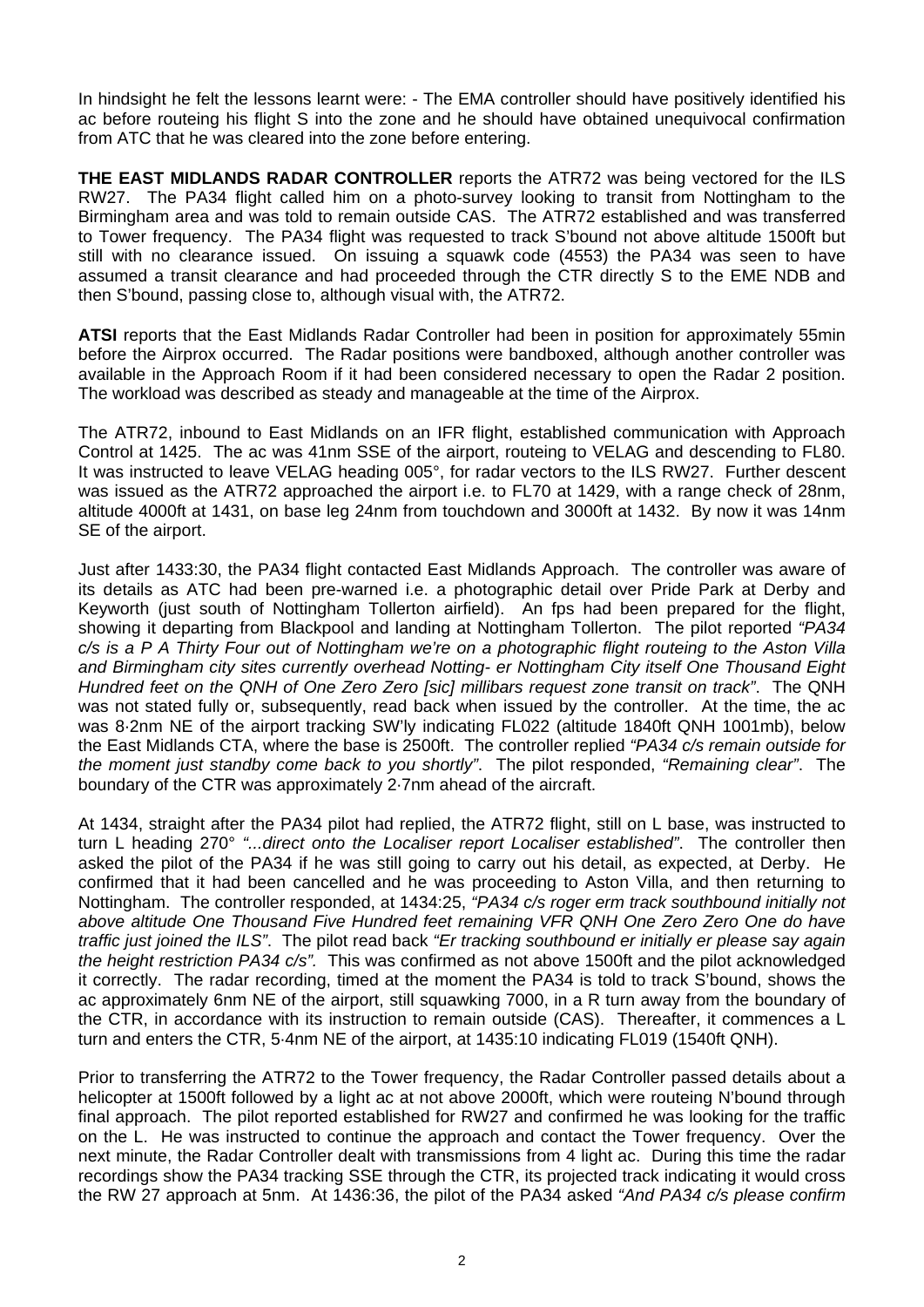*you do want us to route south I can see the er traffic on ILS"*. The controller, still believing that the PA34 was routeing E of the CTR, looked in that vicinity on the radar display. Not observing a likely return, he instructed the flight to squawk an East Midlands code 4553. At the time the PA34 was approaching the RW27 approach path at FL018 (1440ft QNH), 4·6nm E of the airport. The ATR72 was on final approach at 6·7nm at FL028, 1000ft above, and 2·4nm distant from, the PA34. By the time the Radar Controller established the position of the PA34, the subject ac had passed each other. The radar timed at 1437:00 shows the PA34 now squawking 4553 just S of the approach path at FL019, 1·1nm ahead of the ATR72 at FL024, and 500ft lower. Whilst the Radar Controller was, subsequently, querying with the pilot of the PA34 the clearance issued, the ADC reported on the intercom he was still not in contact with the ATR72. When the ATR72 was then instructed to contact the Tower frequency, the pilot commented that he might have to file an ASR on that. He later reported that he had not transferred to the Tower frequency earlier, as he had become aware of traffic approaching from the R on his TCAS display and was looking for visual contact. The discussions with the pilot of the PA34 then continued, with him explaining his belief that the instruction to route S was a clearance to enter the CTR.

[UKAB Note (1): The CPA occurs at 1437:16 as the PA34, at FL019 on a S'ly track, diverges from the ATR72, which is 0·8nm to its NE tracking on the extended C/L RW27, descending through FL022.]

The controller believed that the PA34 was in the vicinity of Nottingham Tollerton airfield and not near the City, when it was instructed to track S'bound (albeit that the pilot had reported over the City). There were a number of 7000 squawks in the vicinity of the airfield, at the time. A S'ly track from Nottingham Tollerton would have resulted in the ac tracking E of the CTR, at the base level of the CTA, clear of the ATR72. Consequently, it would have been prudent to identify the PA34 before the instruction was issued. It is understandable why the pilot of the PA34 believed he had received permission to enter the CTR, despite not receiving a standard joining clearance. The Radar Controller did not register the progress of the PA34 within the CTR, as he was busy dealing with other traffic. It is possible that if the radar positions had been split, resulting in the ATR72 being transferred to the Radar 2 position, then the Radar 1 Controller might have had more time to monitor the course of the PA34, or the Radar 2 Controller might have observed the confliction and taken appropriate action.

## **PART B: SUMMARY OF THE BOARD'S DISCUSSIONS**

Information available included reports from the pilots of both ac, transcripts of the relevant RT frequencies, radar video recordings, reports from the air traffic controllers involved and reports from the appropriate ATC authorities.

Members could understand the APR's mindset in endeavouring to route the PA34 S'bound to the E of the CTR and under the CTA. However, he apparently did not assimilate the pilot's position report of being over the City centre and not where he thought it was i.e. E of the City close to Nottingham Tollerton airfield. Although he had issued the instruction to remain clear of CAS he subsequently issued a control instruction for the pilot to head S, which the pilot queried, and this was confirmed. The PA34 pilot was aware that he had not been issued with a positive clearance to enter CAS but Members could understand why he believed that the APR's instruction to vector S constituted permission. The CAA Flt Ops Advisor emphasised that, notwithstanding any other instructions or communications, pilots should always remain clear of CAS unless and until the terminology "cleared to enter" is used. Controller Members agreed that the PA34 should have been identified before issuing the heading instruction; in not doing so the APR had issued a heading to an ac that was unidentified, which had placed the ac into conflict with the ATR72 and this had caused the Airprox.

The Board also noted that the frequency was busy when the PA34 was tracking through the CTR, which probably denied the PA34 pilot an earlier opportunity to query the entry clearance. However, the pilot alerted the APR to the situation after he saw the ATR72 in his 10 o'clock high but by the time the APR had issued a squawk code and then realised where the PA34 was the ac were passing each